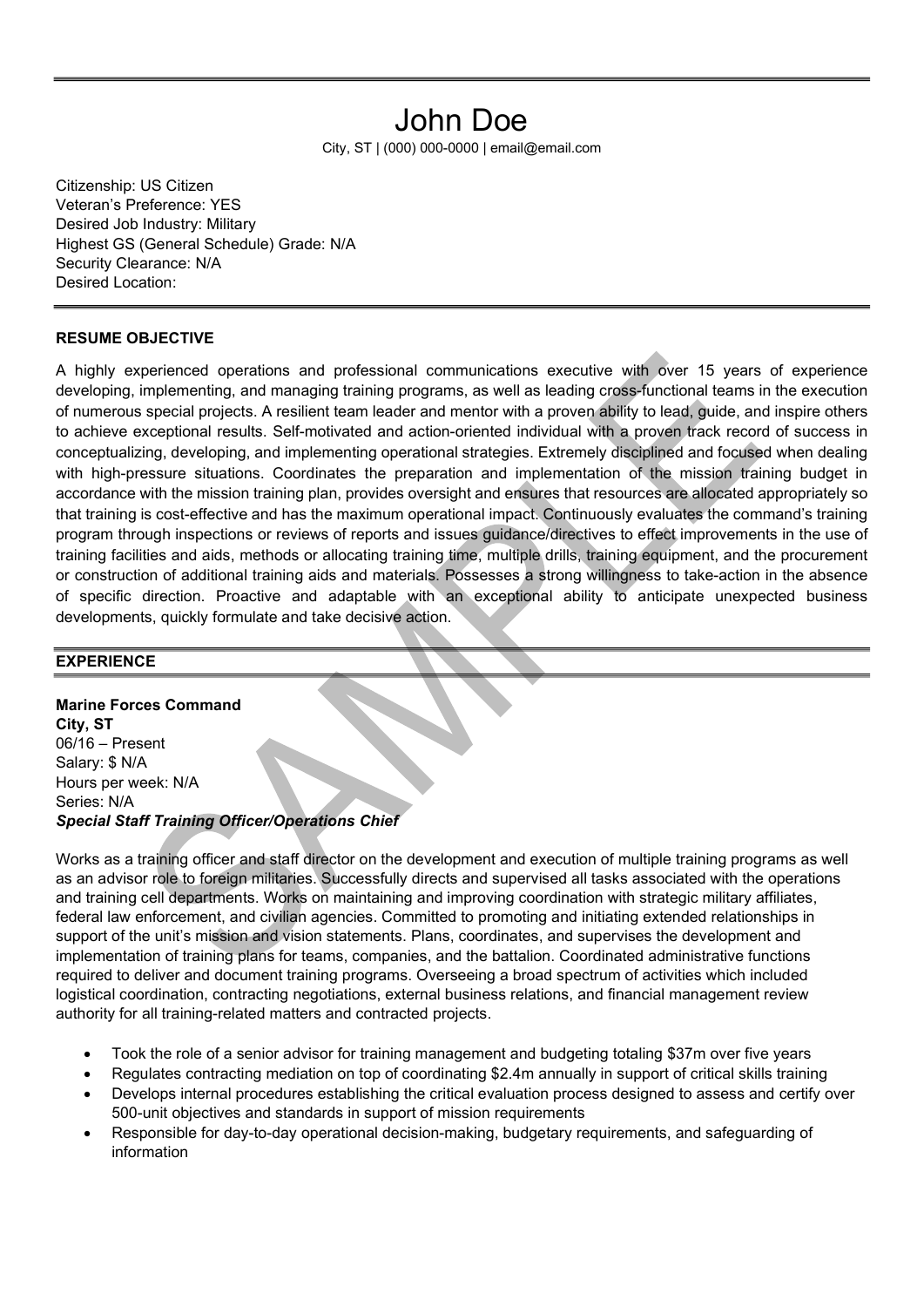#### 2d Marine Division City, ST 03/97 – 01/16 Salary: \$ N/A Hours per week: N/A Series: N/A Infantry Marine/Combat Instructor/Infantry & Sniper Platoon Sergeant

Organized and instructed a series of classes which included offensive operations, defensive operations, land navigation, close combat/martial arts, hand and arm signals, patrolling and basic communications. Monitored and approved/disapproved the execution of RPA special and school training funds allocated through the RSC. Established and recommended priority and commitment of resources projected and available for personnel, equipment and facilities. Worked on modifying and adapting skill sets acquired in these classes while re-enforcing the wickets from the master lesson files. Shown outstanding time management skills during the execution of all associated classes due to their strict schedule. Proven period of detailed accountability and management of personnel, funds and equipment at locations all around the United States.

- Successfully lead, trained, and mentored over 43 personnel through different training and operational plans
- Demonstrated superb communications skills in support of VIP visits and high-level engagements as a staff liaison
- Developed high organizational and planning skills while directing and implementing multiple projects including training and medical policies, foreign weapons, and programs
- Advised senior counsel on special projects including unit training and management, mission readiness, operational planning, future working group requirements, and budget planning
- Served as the senior supervisor in the absence of the Staff Operations and Training Officer (SOTO) and as Team Leader for special projects
- Established overall operations, plans and programs for the RSC considering directives and materials issued by higher headquarters
- Ensured that necessary instructions are provided to subordinate brigade, groups, battalions, and other units

### Company

City, ST 07/94 – 03/97 Salary: \$ N/A Hours per week: N/A Series: Pay Plan: N/A Assistant Manager

Directed and supervised continual education programs of all employees in the organization while ensuring that all store personnel were fully certified, qualified and at the appropriate level per their specific job title. Supervised employees during day-to-day tasks, provided customer support in escalated situations and managed the overall workflow of a workplace. Was in charge of monthly and semi-annual maintenance of store stock, implementation of new parts and services. Examined and confirmed that all new store stock and parts were on the desired quality level. Worked with the manager to organize, plan and implement strategy, coordinates retail store operations, and ensured store schedules and objectives are met by employees. Addressed customer inquiries and resolved any complaints that would come up.

- Increased the sales across the board by 30 percent as a direct result of improving major processes
- Improved inventory by anticipating customers' needs and preparing an adequate service
- Kept regular track of employee performance records and increased their effectiveness by analyzing related reports and informing them on how they can improve
- Implemented workflow procedures based on direction from the company's General Manager